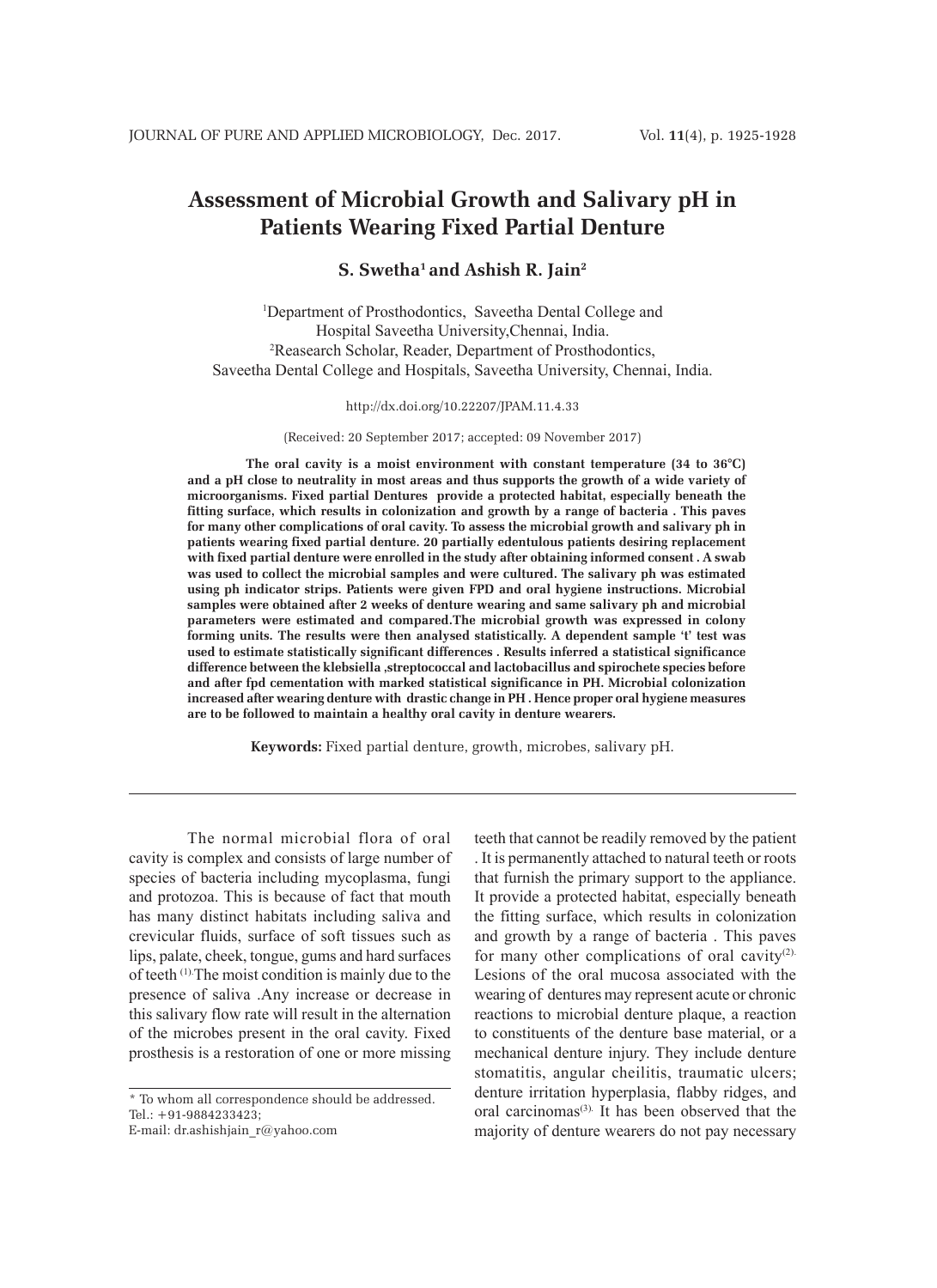attention to the cleanliness. This may be due to decreasing manual abilities due to an advanced age, the nature of design, lack of awareness, improper storage, and failure to maintain asepsis of dental prosthesis that leads to the growth of microbial agents and formation of biofilms, which are reservoirs of infection<sup>(4)</sup> Previous studies suggested that proper replacement of dentures will increase the salivary flow rate along with improved occlusal force at the same time it enhances the accumulation of dental plaque and bacteria on the surface of the denture (5,6).The bacteria which depend on hard surfaces for attachment and growth will in part recolonize the mouth if a denture is worn .Investigations and researches revealed that a number of pathogenic microorganisms which were present in the mouth when the patient was dentate, they were harboured in the oral cavity even when they are in the edentulous state  $(7)$ . The study was conducted to assess the salivary ph and microbial growth in patients wearing fixed partial denture before and after cementation.

### **MATERIALS AND METHOD**

The study was carried out in Saveetha Dental College and hospitals, Saveetha University. The study consisted of 20 partially edentulous patients desiring replacement with fixed partial denture were enrolled in the study after obtaining informed consent. The sample collected was saliva. The swab was used to collect the microbial sample in the cervical margin of gingiva before FPD cementation and were cultured for different bacteria and salivary PH was estimated using PH indicator strip.Patients were given FPD and oral hygiene instruction. The microbial samples were obtained after 2 weeks of denture wearing and same salivary PH and microbial parameters were estimated and compared. The swabs were suspended in saline solution. The sample obtained from the patients were cultured in three different culture media namely lactobacillus, Mitis salivarius agar base and MHA medium. Lactobacillus medium: 67.15g of lactobacillus powder was suspended in 1000ml of distilled water. The media is then heated to dissolve the powder completely in water. The media is then autoclaved at 15 lbs pressure for 15

minutes. Once the process of autoclave is done, the suspension is mixed well and poured into sterile petri plates. Mitis salivarius agar base: 3 scoops of agar is heated for 15 minutes .The heated agar is then transferred to the plates after cooling it. The plates are then kept in autoclave for 4 hours . It is then kept in hot air oven for 20 minutes. Muller-Hinton agar: Suspend 38 gm of the medium in one litre of distilled water. Heat with frequent agitation and boil for one minute to completely dissolve the medium. Autoclaving is then done at 121°C for 15 minutes. Cool to room temperature. Pour cooled Mueller Hinton Agar into sterile petri dishes on a level, horizontal surface to give uniform depth. Allow to cool to room temperature and store the plates (Fig.1).

#### **RESULTS**

The microbial growth was expressed in colony forming units. A paired sample t test was used to estimate statistically significant difference at 5% significance level (**±**=0.05). Results inferred there is statistically significant difference between klebsiella species ( $p=0.02, 0.05$ ) before and after cementation were  $1.50 \times 10^6$ cfu and  $1.70 \times 10^6$ cfu, spirochete ( $p=0.015, < 0.05$ ) were 1.50 $x10^6$ cfu and 1.64 $x10<sup>6</sup>$ cfu, lactobacillus (p=0.04, <0.05) were  $1.47x10^6$ cfu and  $1.73x10^6$ cfu, streptococcus ( p= 0.013, < 0.05) were  $1.36x10^6$  cfu and  $1.52x10^6$  cfu. There is a marked significant difference in salivary ph in oral cavity. They were represented in Table 1 and Fig.2.



**Fig. 1.** Bacterial Culture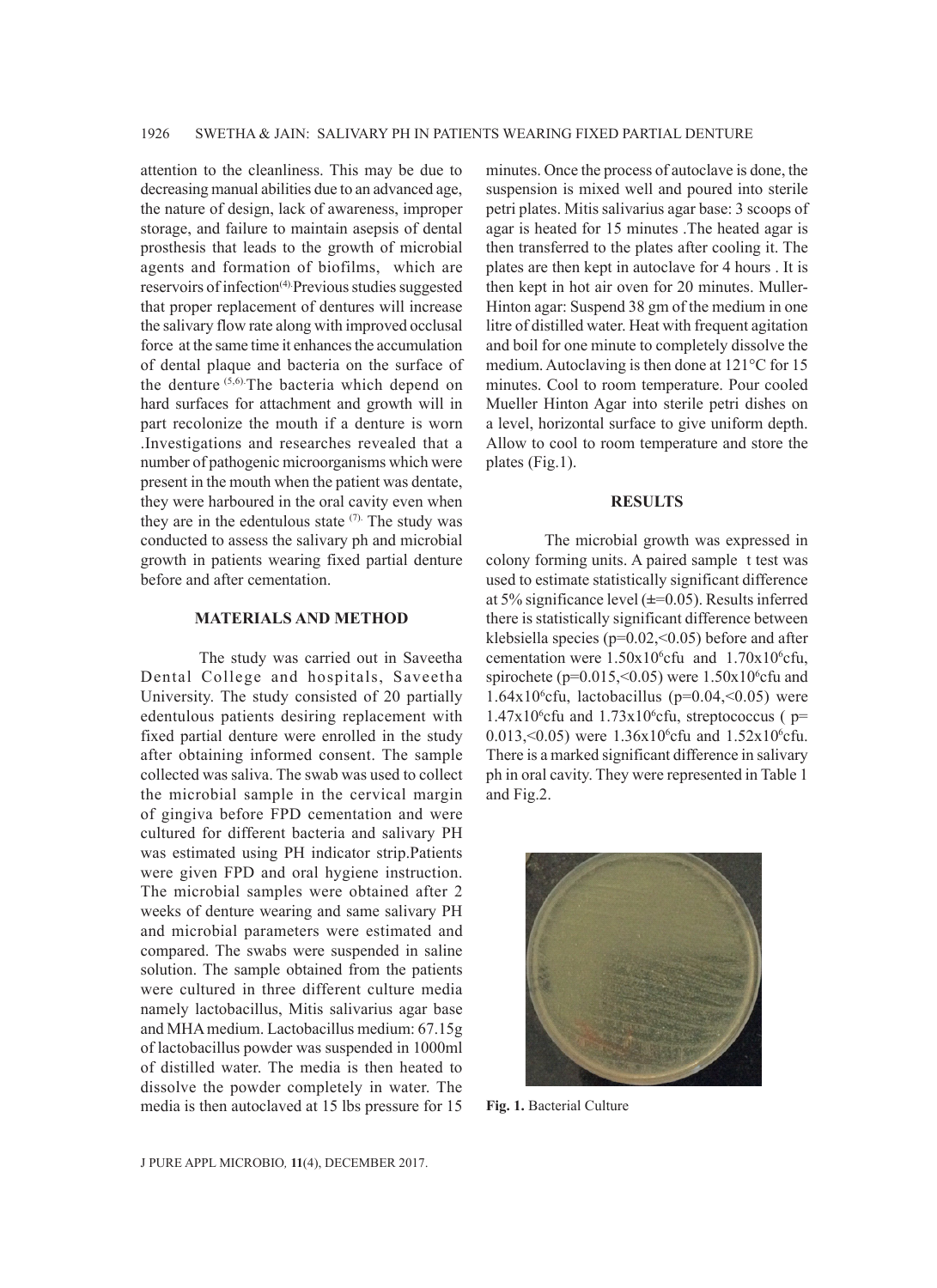#### **DISCUSSION**

It has become very essential to know the oral micro flora so as to prevent and treat other systemic diseases caused by it. Previous studies suggested that with loss of teeth, bacteria associated with hard subjects, strict anaerobes generally found in periodontal pockets and very fastidious organisms tend to disappear from the oral cavity. Bacteria that depend on hard surfaces for attachment and growth will in part recognize the mouth if the denture is worn (8,9,10). The normal range of salivary PH is 5.6-7 with an average of 6.7. Saliva buffers maintain the PH and offer protection in the mouth by preventing colonisation of potentially pathological microorganism ,by denying them optimisation of environmental conditions.Saliva buffers also neutralise the acids produced by acidigenic microorganism and prevent enamel demineralisation (11,12). Strep. mutans is a predominant microorganism isolated from mucosa and saliva of denture wearing subjects,it is common inhabitant to all oral sites(2). Staphylococcus is found to be present in elderly individuals.Lactobacillus in edentulous mouth is very low.Lactobacillus is found to contribute to 1% of the total microbial flora and Neisseria to be a commensal in the oral cavity  $(13,14)$ . In earlier studies, Klebsella and E.coli were described as transient commensal of the oral cavity (15,16). In the present study a statistical significant difference were observed for streptococcus, lactobacillus, klebsiella and spirochete before and after denture fpd cementation. The rise in streptococcus after fpd cementation proved that it is found in close association with the tooth structure as



**Fig. 2.** Mean Of Salivary Ph And Microbes Before And After Fpd Cementation

|        |                       | Mean | IN | Std.deviation | Std.error mean | 95% confidence interval of the difference |       |          |    |                |
|--------|-----------------------|------|----|---------------|----------------|-------------------------------------------|-------|----------|----|----------------|
|        |                       |      |    |               |                | Lower                                     | Upper |          | ďf | Sig.(2-tailed) |
| Pair 1 | Klebsiella before     | 1.5  | 20 | 0.512         | 0.114          |                                           |       |          |    |                |
|        | Klebsiella after      | 1.7  | 20 | 0.47          | 0.105          | $-0.088$                                  | 0.488 | 1.453    | 19 | 0.02           |
| Pair 2 | Ecoli before          | 1.68 | 20 | 0.512         | 0.117          |                                           |       |          |    |                |
|        | Ecoli after           | 1.52 | 20 | 0.477         | 0.109          | $-0.448$                                  | 0.132 | $-1.143$ | 18 | 0.268          |
| Pair 3 | Spirochete before     | 1.52 | 20 | 0.499         | 0.113          |                                           |       |          |    |                |
|        | Spirochete after      | 1.63 | 20 | 0.512         | 0.117          | $-0.211$                                  | 0.422 | 0.697    | 18 | 0.015          |
| Pair 4 | Candida before        | 1.42 | 20 | 0.507         | 0.116          | $-0.359$                                  | 0.359 | 0        | 18 | 1              |
|        | Candida after         | 1.42 | 20 | 0.507         | 0.116          |                                           |       |          |    |                |
| Pair 5 | Staphylococcus before | 1.52 | 20 | 0.507         | 0.116          | $-0.287$                                  | 0.392 | 0.325    | 18 | 0.749          |
|        | Staphylococcus after  | 1.57 | 20 | 0.512         | 0.117          |                                           |       |          |    |                |
| Pair 6 | Lactobacillus before  | 1.47 | 20 | 0.452         | 0.103          | $-0.007$                                  | 0.534 | 2.041    | 18 | 0.04           |
|        | Lactobacillus after   | 1.73 | 20 | 0.512         | 0.117          |                                           |       |          |    |                |
| Pair 7 | Streptococcus before  | 1.36 | 20 | 0.495         | 0.113          |                                           |       |          |    |                |
|        | Streptococcus after   | 1.52 | 20 | 0.512         | 0.117          | $-0.244$                                  | 0.559 | 0.825    | 18 | 0.013          |
| Pair 8 | Ph before             | 7.21 | 20 | 0.63          | 0.144          | $-0.4$                                    | 0.61  | 0.438    | 18 | 0.667          |
|        | Ph after              | 7.31 | 20 | 0.749         | 0.171          |                                           |       |          |    |                |

**Table 1.** Paired Sample T Test

J PURE APPL MICROBIO*,* **11**(4), DECEMBER 2017.